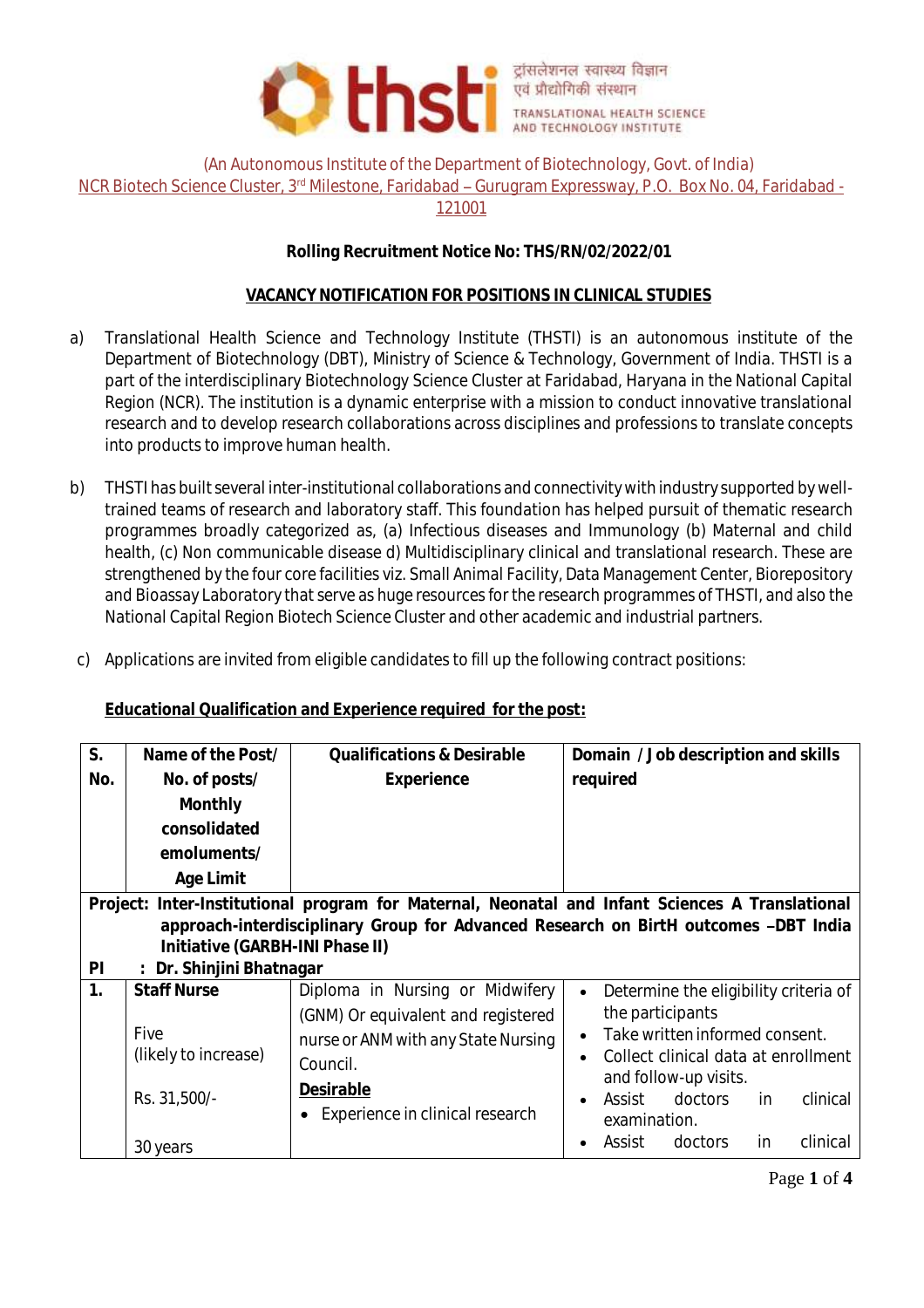|                                                                                  | Well versed with Good clinical<br>practise [GCP] | procedures relevant for the study.<br>Involved in collection of samples<br>Assist doctors in collection of<br>placental samples after delivery<br>Should be comfortable with<br>electronic gadget for eg. Laptop &<br>TABS |  |  |  |
|----------------------------------------------------------------------------------|--------------------------------------------------|----------------------------------------------------------------------------------------------------------------------------------------------------------------------------------------------------------------------------|--|--|--|
| ast data for receipt of online application $\cdot$ 30 <sup>th</sup> January 2022 |                                                  |                                                                                                                                                                                                                            |  |  |  |

 Last date for receipt of online application : **30th January 2022.** The applications will be scrutinised/shortlisted and processed for further selection.

**Note: Those who have already applied in response to recruitment notice no. THS/RN/02/2021/11 need not to apply again.**

# **GENERAL TERMS & CONDITIONS:**

- 1. These are short-term positions and extension will be granted subject to satisfactory performance of the incumbents and tenure of the project for which they are selected. Those appointed to these positions will not have any claim for regularization of their employment.
- 2. All educational, professional and technical qualification should be from a recognized Board/University.
- 3. The experience requirement specified above shall be the experience acquired after obtaining the minimum educational qualifications specified for the post.
- 4. Closing date of online application will be the **CRUCIAL DATE** for determining eligibility with regard to age, essential qualification etc.
- 5. The age limit, qualification, experience and other requirements may be relaxed at the discretion of the competent authority, in case of candidates who are otherwise suitable. In case candidates are not found suitable for the posts notified, they can be offered lower post / lower emoluments on the recommendation of the Selection Committee.
- 6. Age and other relaxations for direct recruits and departmental candidates: 1. By five years for candidates belonging to SC/ST communities. 2. By three years for candidates belonging to OBC communities. 3. For Persons with Benchmark Disabilities (PwBD) falling under the following categories : (i) UR - ten years, ii) OBC - 13 years (iii) SC/ST - 15 4. Age is relaxable for Central Government servants up to five years in accordance with the instructions or orders issued by the Central Government, from time-to-time. 5. There is no upper age limit for the Institute employees who are treated as departmental candidates.
- 7. All results will be published on our website and all future communications will be only through email
- 8. In case a large number of applications are received, screening will be done to limit the number of candidates to those possessing higher/relevant qualification and experience.
- 9. With regard to any provisions not covered in this notification, the bye laws of THSTI / Govt. of India rules / guidelines shall prevail.
- 10. Canvassing wrong in any form will be a disqualification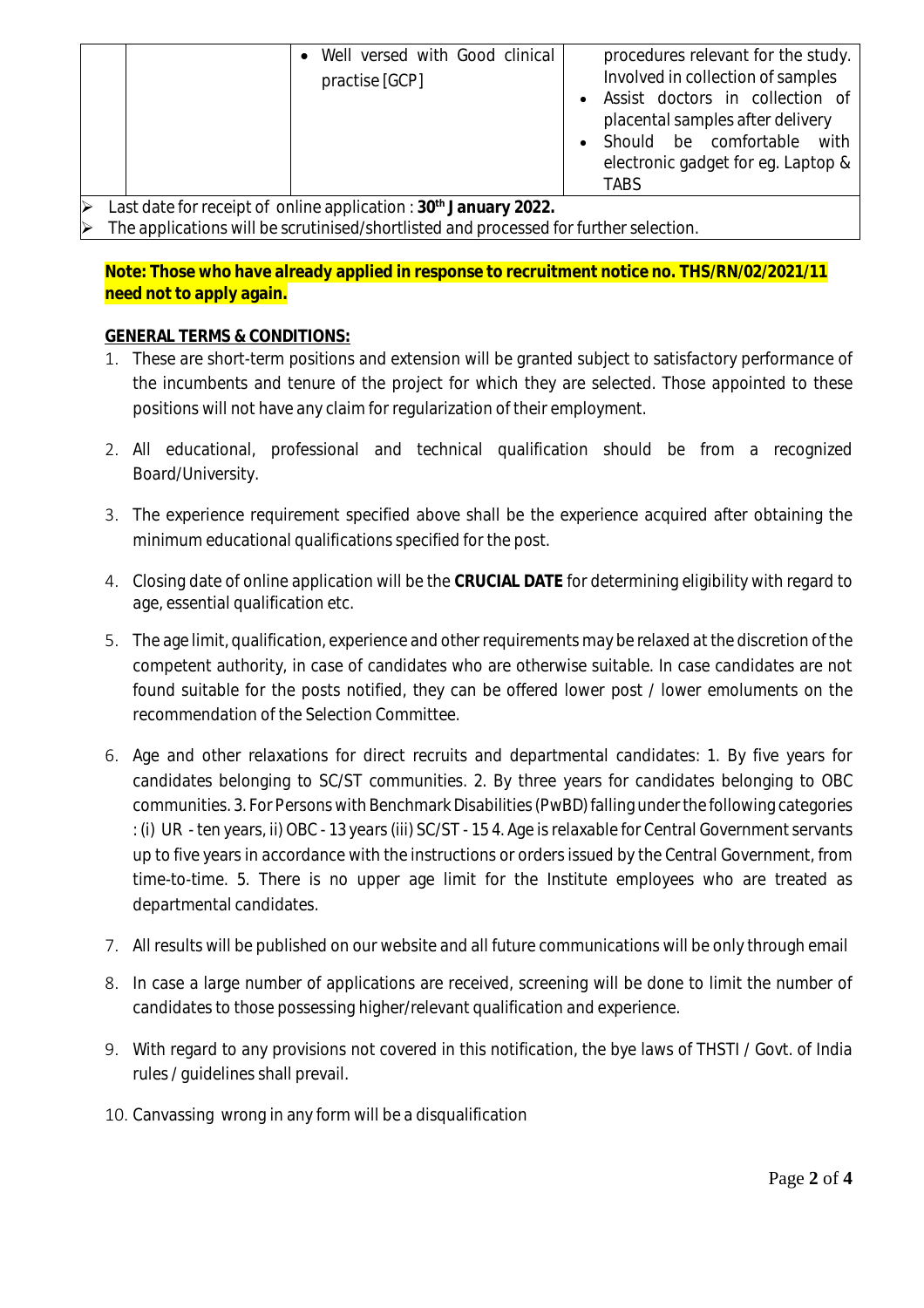#### **HOW TO APPLY:**

- 1. **Documents to be kept handy before filling up the online application:** (all the documents except (i) should be in pdf format) :
	- i) A soft copy of your passport size photo and signature. (jpeg/jpg/png format)
	- ii) A comprehensive CV containing details of qualification, positions held, professional experience / distinctions etc.
	- iii) Matriculation certificate (equivalent to 10th Standard) / Mark sheet
	- iv) Intermediate certificate (equivalent to 12th Standard) / Mark sheet
	- v) Graduation/diploma degree certificate / Mark sheet
	- vi) Master degree/ Mark sheet (if applicable)
	- vii) Relevant experience certificates (if applicable)
	- viii) Caste / Disability certificate in the format prescribed by the Govt. of India, if applicable
- 2. **Procedure for filling up online application:**
- i) The eligible and interested candidates may apply online at the Institute's website [www.thsti.res.in/career.](http://www.thsti.res.in/career) Applications through any other mode will not be accepted.
- ii) The following will be the step wise procedure-
	- A) Step 1 : Details of applicant
	- B) Step 2 : Uploading of documents
	- C) Step 3 : Payment of application fee
		- The payment can be made by using Debit Card / Credit Card / Internet Banking / UPI.
		- $\triangleright$  Once payment is made, no correction / modification is possible
		- Candidates are requested to keep a copy of the provisional receipt forfuture reference.
		- $\triangleright$  Fee once paid shall not be refunded under any circumstances.
		- $\triangleright$  Details of fees to be paid are as shown below:

| S. No | Applying on direct recruitment   | Application |
|-------|----------------------------------|-------------|
|       |                                  | fee amount  |
|       | Unreserved, OBC & EWS candidates | Rs 236/-    |
|       | SC/ST/Women/PwBD                 | Rs 118/-    |

D) Step 4 : Submission of application form

- iii) On successful submission of application, an auto-generated email containing the reference number will be sent to the email address provided. Please keep a note of the reference number for future correspondence.
- iv) Candidates are required to keep a printout of the online application form by using the print button on the dashboard for future reference.
- v) Candidates must ensure that he / she fulfils all the eligibility criteria as stipulated in the advertisement. If it is found that he / she does not fulfil the stipulated criteria during the recruitment process, the candidature of the candidate will be cancelled. If the same is noticed after the appointment, the candidate will be terminated following due process.
- vi) Incomplete applications shall be summarily rejected and no correspondence in this regard shall be entertained.
- vii) In case of difficulty in filling up the online form, please send e-mail to **personnel@thsti.res.in** along with the screenshot of the error displayed (if any).

### "Government strives to have a work force which reflects gender balance and women candidates are encouraged to apply"